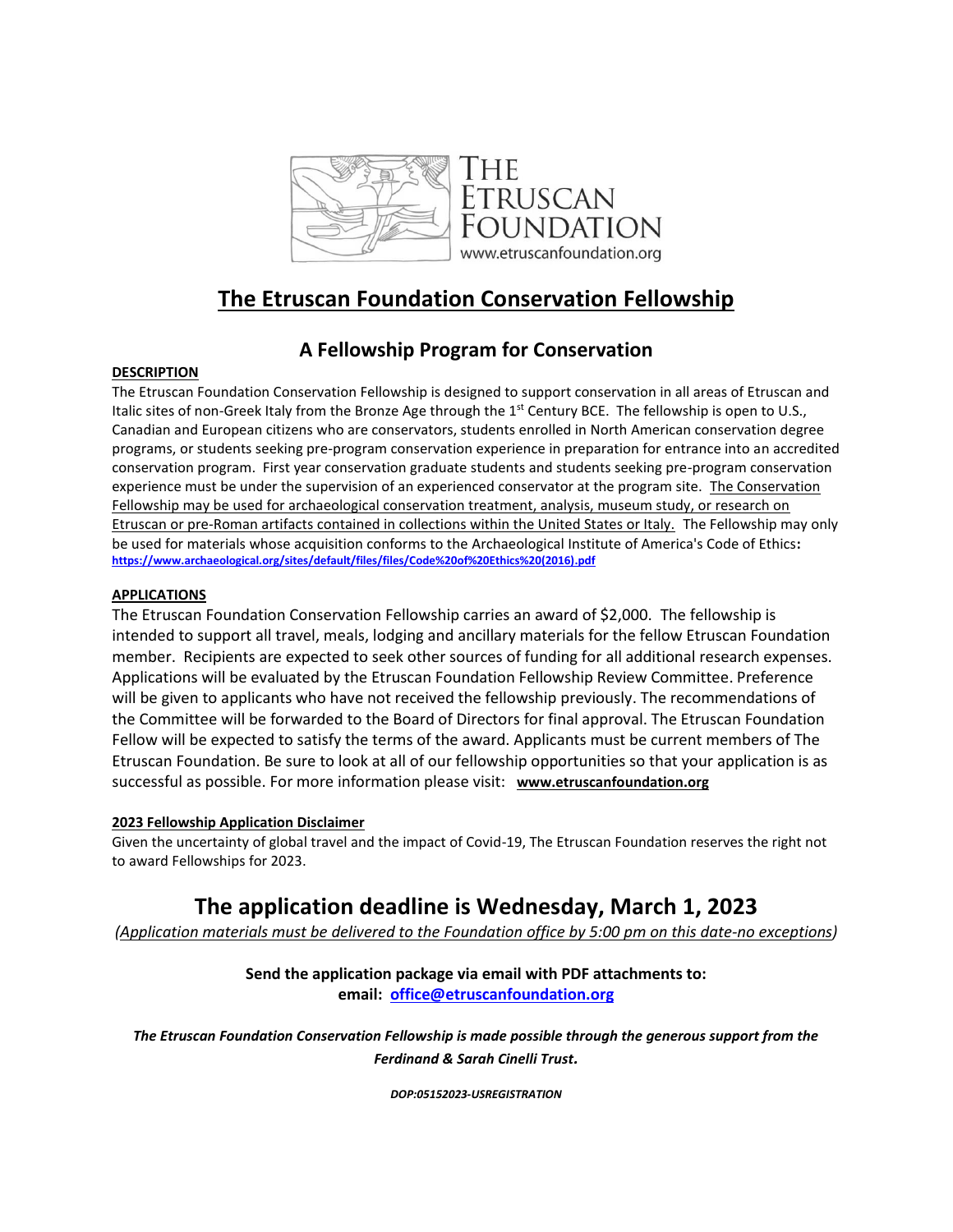### **APPLICATION PACKAGE**

**1**) Completed Cover Form and Curriculum Vitae.

**2**) The name and contact information of the conservator in charge of the program including a copy of your "*Letter of Acceptance"* from the proposed program you are planning to attend.

**3)** Field school staff members are eligible to apply and must designate the "staff status" in the Cover Form.

**4**) One signed letter of recommendation from a professor other than the director of the field school or organization program to which the student is applying. The recommender must be a senior conservator at the site school who will evaluate the candidate and the proposed conservation work. The signed letter of recommendation must be drafted on the college/university department or formal conservation organization letterhead and may be submitted directly to the Foundation via email/PDF from recommender.

**5**) Include a narrative defining your interests in the conservation program you plan to attend. It is essential that the conservation experience be a place of learning, and not only a place to do work for a project. Please explain the educational components of the conservation school, for example, what kinds of lessons, learning opportunities and specific archaeological technique/method are being taught on this excavation.

**6)** Two additional references who can be contacted regarding your proposal.

**7)** One copy of your current transcript from the Registrar's office. ("*Official" or "Issued to the Student" format*) **Note: Transcripts should be requested 1 month in advance of the application deadline date to insure proper ontime delivery. Incomplete application documents will be disqualified for review**.

**8)** A budget page detailing projected expenses and a list of additional sources of support that have been secured or being sought.

**9)** Application materials received after the published application deadline date will be considered ineligible.

### **TERMS**

The Etruscan Foundation Conservation Fellowship recipients are required to:

**1**) Be a current member of The Etruscan Foundation and, if selected, sign a *Letter of Agreement* prior to receiving the Fellowship funds. Submit a detailed accounting of expenses for which The Etruscan Foundation funds were used by October 1<sup>st</sup> after the conclusion of the conservation project season. Return unused portions of the Fellowship award to The Etruscan Foundation within 30 days of completing the program report.

**2)** Provide a copy of the field school or conservation laboratory program acceptance letter to The Etruscan Foundation office for verification of entrance into the conservation program prior to receiving award funds.

**3**) Submit a 250 word (single-spaced) report with illustrations about the project, including work undertaken and objectives achieved to the Foundation office by October  $1<sup>st</sup>$  after the conclusion of the conservation project.

**4**) Notify the Foundation office of any changes in the conservation program that takes place after the Fellowship is awarded. Fellowship recipients who are unable to attend the program for which the Fellowship has been awarded shall notify The Etruscan Foundation immediately in accordance with the Letter of Agreement.

**5**) Acknowledge The Etruscan Foundation in any work resulting from sponsored activities or fieldwork.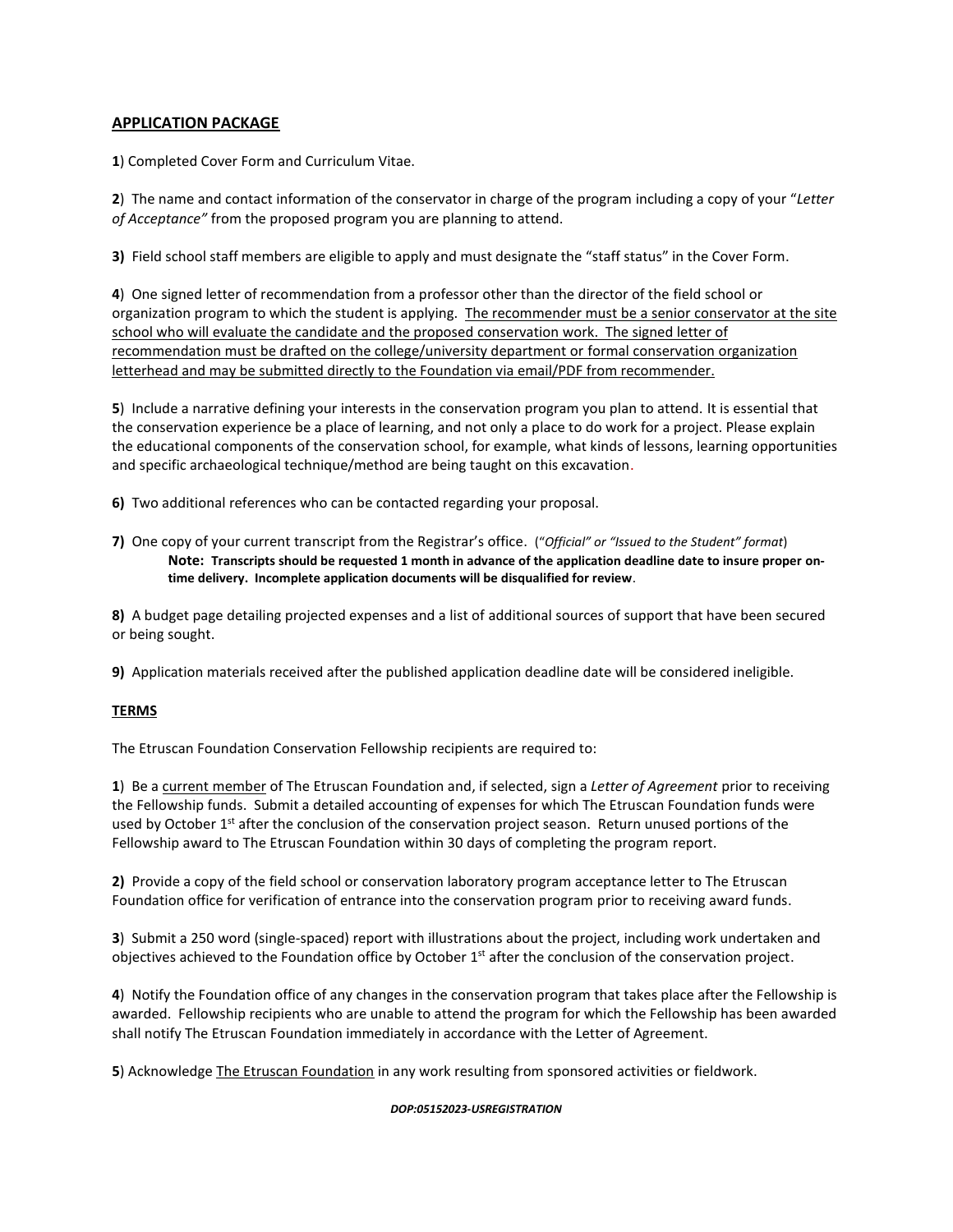## **COVER FORM – CONSERVATION FELLOWSHIP**

| Name of Applicant:                                        |                                                                                         |
|-----------------------------------------------------------|-----------------------------------------------------------------------------------------|
| <b>Current Academic Affiliation:</b>                      |                                                                                         |
| Undergraduate Major:                                      | DATE OF COMPLETION<br><u> 1989 - Johann Barbara, martin da kasar Amerikaan kasar da</u> |
| Graduate Degree Program:                                  | DATE OF COMPLETION                                                                      |
| Work/School Address:                                      |                                                                                         |
|                                                           |                                                                                         |
|                                                           |                                                                                         |
| Home Address:                                             |                                                                                         |
|                                                           |                                                                                         |
| Telephone:                                                |                                                                                         |
| FAX:                                                      |                                                                                         |
| E-Mail:                                                   |                                                                                         |
| <b>Preferred Contact Address:</b>                         | ______Work/Office<br><b>Home</b><br>(please check one)                                  |
| Program or Project Site:                                  |                                                                                         |
|                                                           |                                                                                         |
| Dates of Proposed Study:                                  |                                                                                         |
| Program/Project Director                                  |                                                                                         |
| Tel:                                                      |                                                                                         |
| E-Mail:                                                   |                                                                                         |
| <b>Check List</b><br>I have been accepted by the program: | $Y / N$ (circle one) Must include a valid copy of the school acceptance letter          |
| Number of years attending this field school:              | years                                                                                   |
| I am a STAFF member of this field school:                 | Y / N (circle one)                                                                      |
| I am a member of The Etruscan Foundation                  | Y / N (circle one) _______________(month/year) of membership                            |
| Curriculum Vitae is enclosed                              | Y / N                                                                                   |